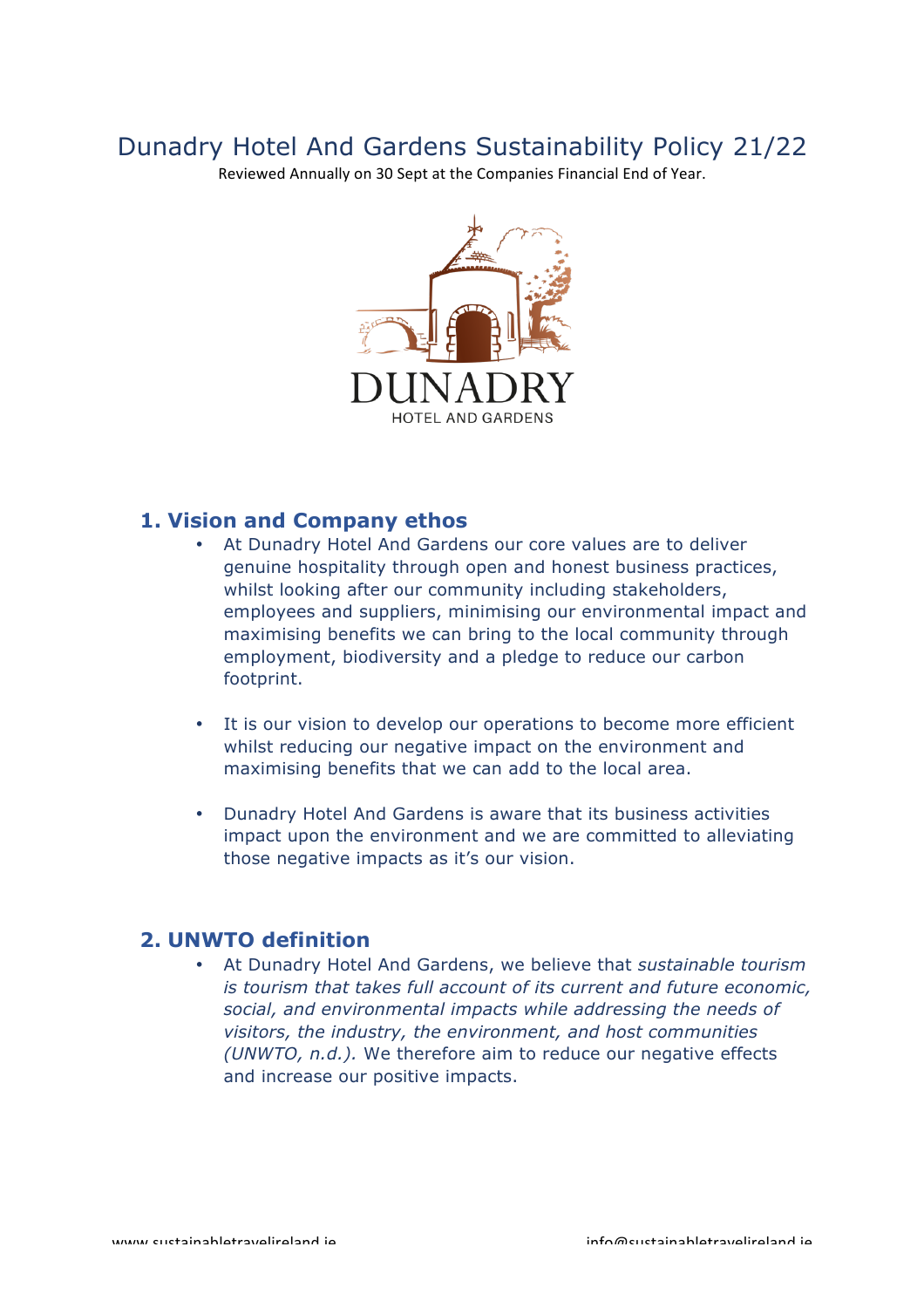# **3. Continuous improvement**

- Sustainability is a journey of continuous improvement, and we are aware that we have a lot to learn. So far, we have several sustainable measures in place, however we are committed to continuously assessing, measuring and improving on these to ensure we protect the world in which we live, have a positive impact on our community and deliver an exceptional customer experience. Some of these measures currently include:
- A comprehensive recycling and waste management program which looks after glass, cardboard, paper and food waste
- We have assessed and are constantly reassessing our impact with disposables, especially in single use plastic. Where possible, we have replaced it with more sustainable products ie glass instead of plastic cups. Plastic straws have been replaces by paper straws. We have still a way to go yet but we are conscious of this and putting it as a priority for our procurement process.
- Procurement we source all food, drink and hotel products from NI suppliers were possible, however we are looking at how we could further align with our suppliers to ensure they are also committed to sustainable tourism.
- We have installed bug hotels, bat boxes and bee friendly flowers. We have a responsibility to protect the six mile water which runs through the property.
- We have installed new boilers to reduce our energy expenditure are committed to monitoring and being more efficient through energy training, management and measurement.
- We have established a Green Team made up of members of each department who will actively target sustainable objectives for the Company.
- We have still a way to go yet but we are conscious of this and are committed to continuous measurement and improvement.

# **4. Measuring and reducing negative impacts**

4a. Energy consumption

We commit to *measuring* our electricity consumption every month and are currently doing the following to *reduce* consumption: …

• Sensored LED Lighting in all hallways and stores. LED lighting throughout the building. Lights are switched off in areas when not in use. Light dip cards in all bedrooms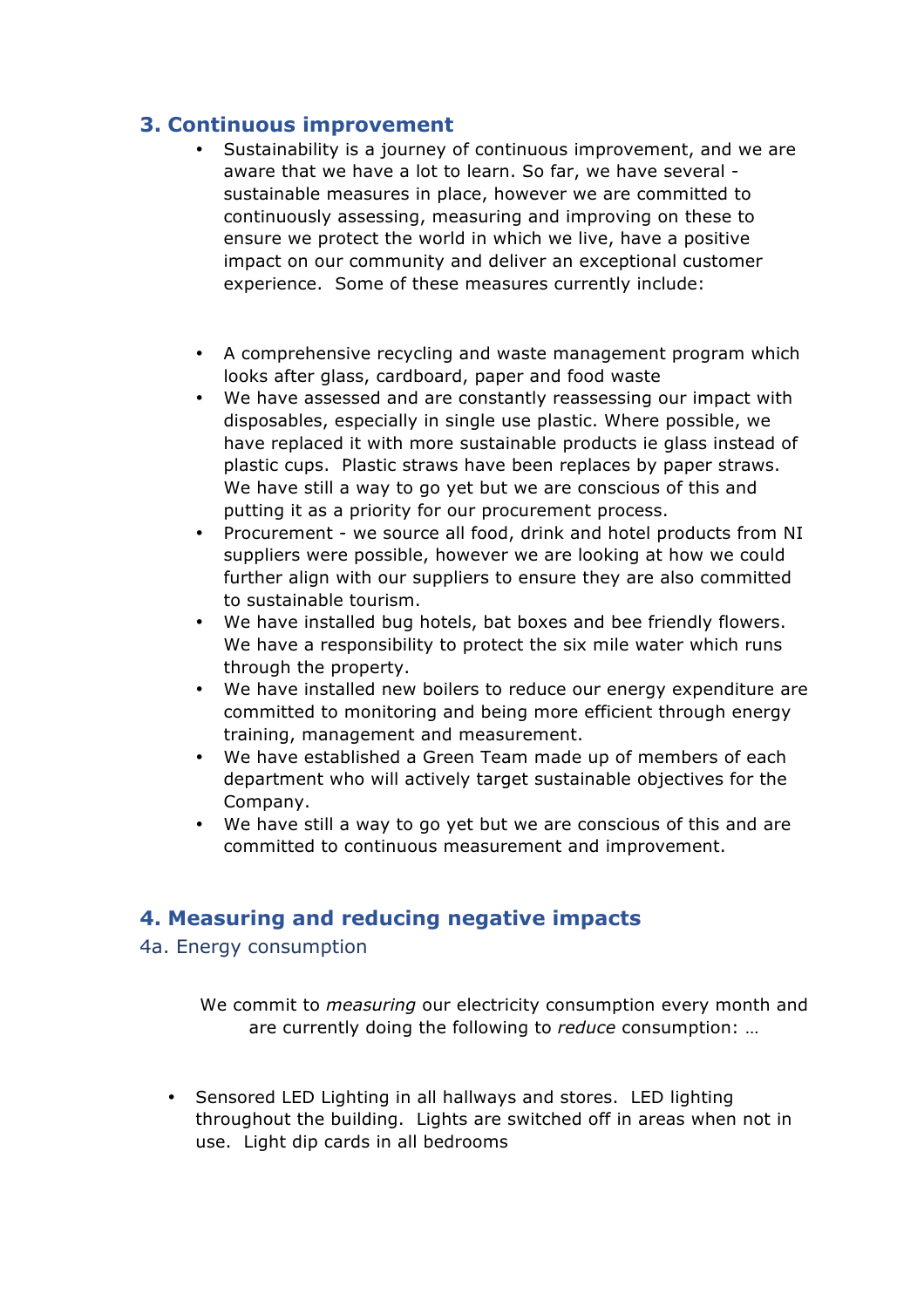- All windows replaced to double glazing and cleaned regularly to allow for maximum natural day light.
- Once an appliance reaches end of live it is replaced with a A grade energy efficient model or most efficient model available.
- Staff training and awareness. Increased signage especially in high usage areas such as kitchen and leisure facilities but striving towards a fully environmentally conscious behaviour as part of our Company culture.
- New boilers have been installed throughout the property to reduce energy emissions, however there is work to do on monitoring and being more efficient through energy management and measurement. As a base point we will measure and record energy usage weekly.

#### 4b. Water consumption and protection.

We commit to *measuring* our water consumption every month and are currently doing the following to *reduce* consumption:

- Low flow showers in all rooms
- Replaced all storm drains to protect the Six Mile River.
- Fixed leaks, turn off taps and educated the team about water conservation.
- Use environmentally friendly chemicals throughout the hotel for cleaning purposes.
- 2 flush toilet system in all new toilets.
- Staff training and signage throughout high water areas.
- Have completed a water survey and looking at installation of a borehole.

#### 4c. Waste production

We commit to *measuring* our waste consumption every month and do the following to *reduce* consumption:

- Have a comprehensive recycling and waste management program which looks after glass, cardboard, paper and food waste
- We have assessed our impact with disposables especially in single use products ie. Napkins, straws, beer mats. We have replaced it with glass water bottles, plastic cups in bedrooms have been replaced by glass. We have still a way to go yet but we are conscious of this and putting it as a priority for our procurement process.
- We work with a local company Clear Water for all our bottled water use. The recycled glass bottles is a social enterprise which gives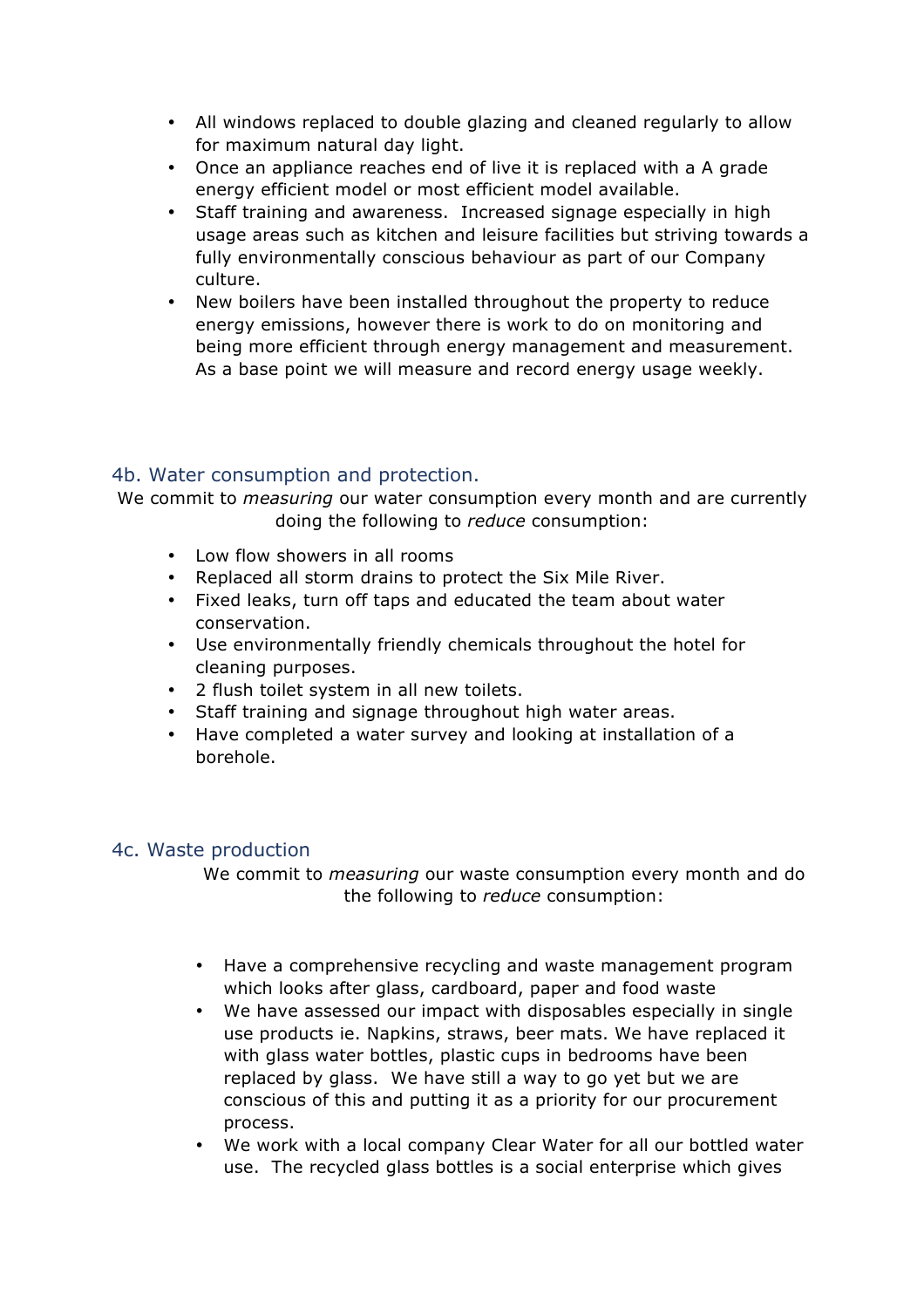people a chance to work. Each bottle has a barcode that shows who bottled your water and their story.

- Reduce, Reuse, Recycle policy.
- All staff have reusable facemasks to reduce the impact of COVID 19 on the environment.

# **5. Ethical purchasing**

At Dunadry Hotel And Gardens we are committed to ethical purchasing through local suppliers and ensuring that they also have a commitment to sustainable supply chains. Some of these commitments include:

- Reducing our consumption and buying only what we really need.
- Sourcing products and services locally wherever possible to encourage local business and craftspeople, creating 'authenticity' and cutting down on the energy used for transport and distribution.
- Purchase products with less environmental impact in their manufacture, use and disposal.
- Buying bulk when it makes sense to reduce the amount of packaging and energy used for delivery.
- Working with growers and suppliers locally to overcome the necessity to import and where imports are essential importing fair trade products.
- Ensuring that all suppliers adhere to safe and ethical working practices.
- Review all purchases on a monthly basis and contract on a yearly basis.

# **6. Carbon offsetting**

We aim to reduce our carbon footprint by measuring, reducing and finally offsetting the carbon we cannot reduce. We are currently looking to find a partner to offset our remaining emissions. We aim at having found our partner by end of financial year 2022.

Our first priority will always be to reduce the amount of carbon we produce and every effort will be made in this area. Where this cannot be reduced we will seek to offset through a fully certified project.

# **7. Responsible sustainability marketing**

We know that it is important to communicate our efforts in an honest way. We are aware of the risk of greenwashing, and we therefore commit to sharing our achievements honestly and openly using measurable facts on our journey to a more sustainable tourism product.